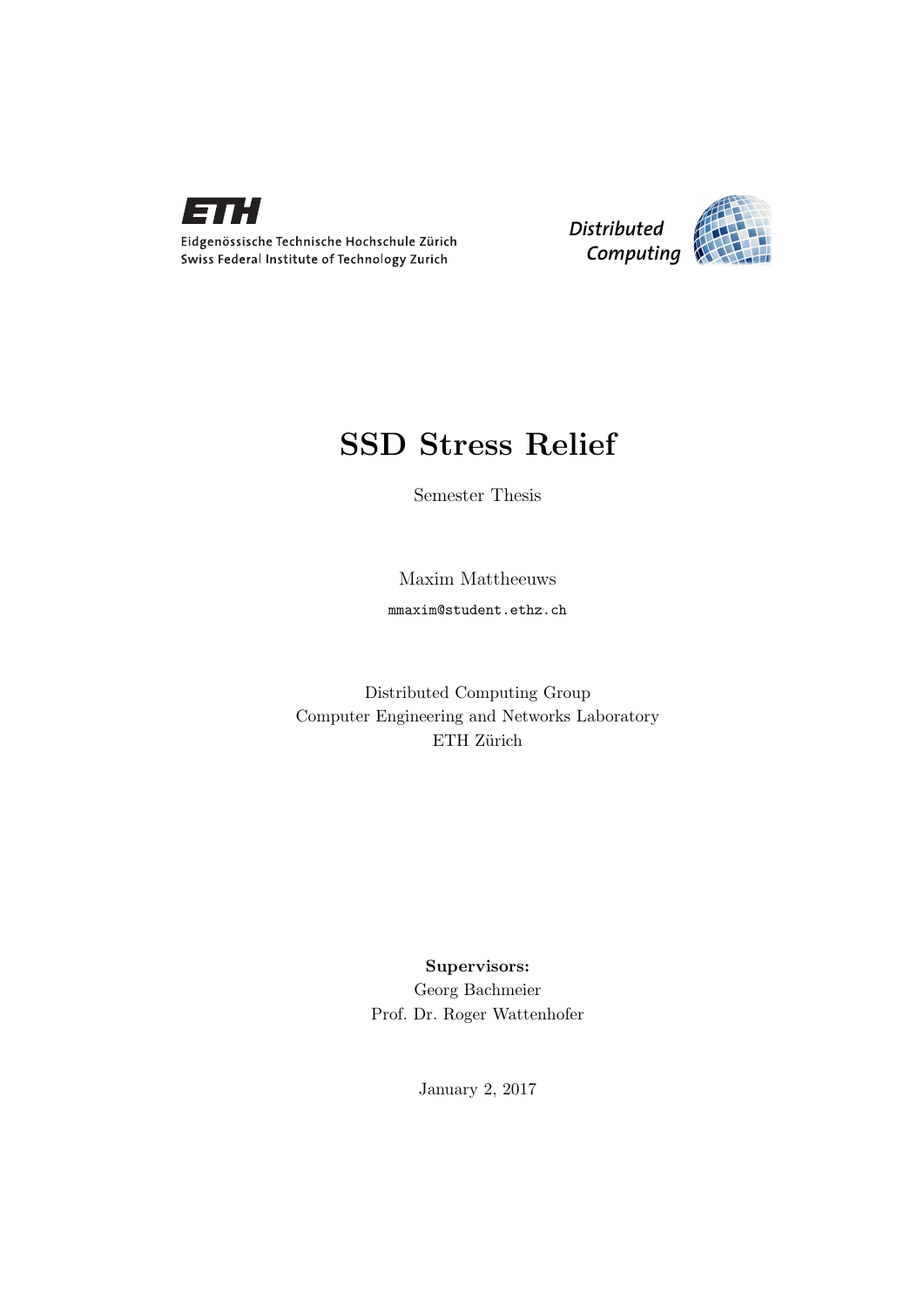## Acknowledgements

<span id="page-1-0"></span>All my heartful thanks to Prof. Dr. Roger Wattenhofer, head professor of the Distributed Computing Group at ETH Zürich and to Georg Bachmeier, my supervisor, for their invaluable support; to Alan Kohler for his good vibes and connections; to Carlo Del Don from the department of Computational Science and Engineering for helping me to exorcise the occult inner workings of Matlab.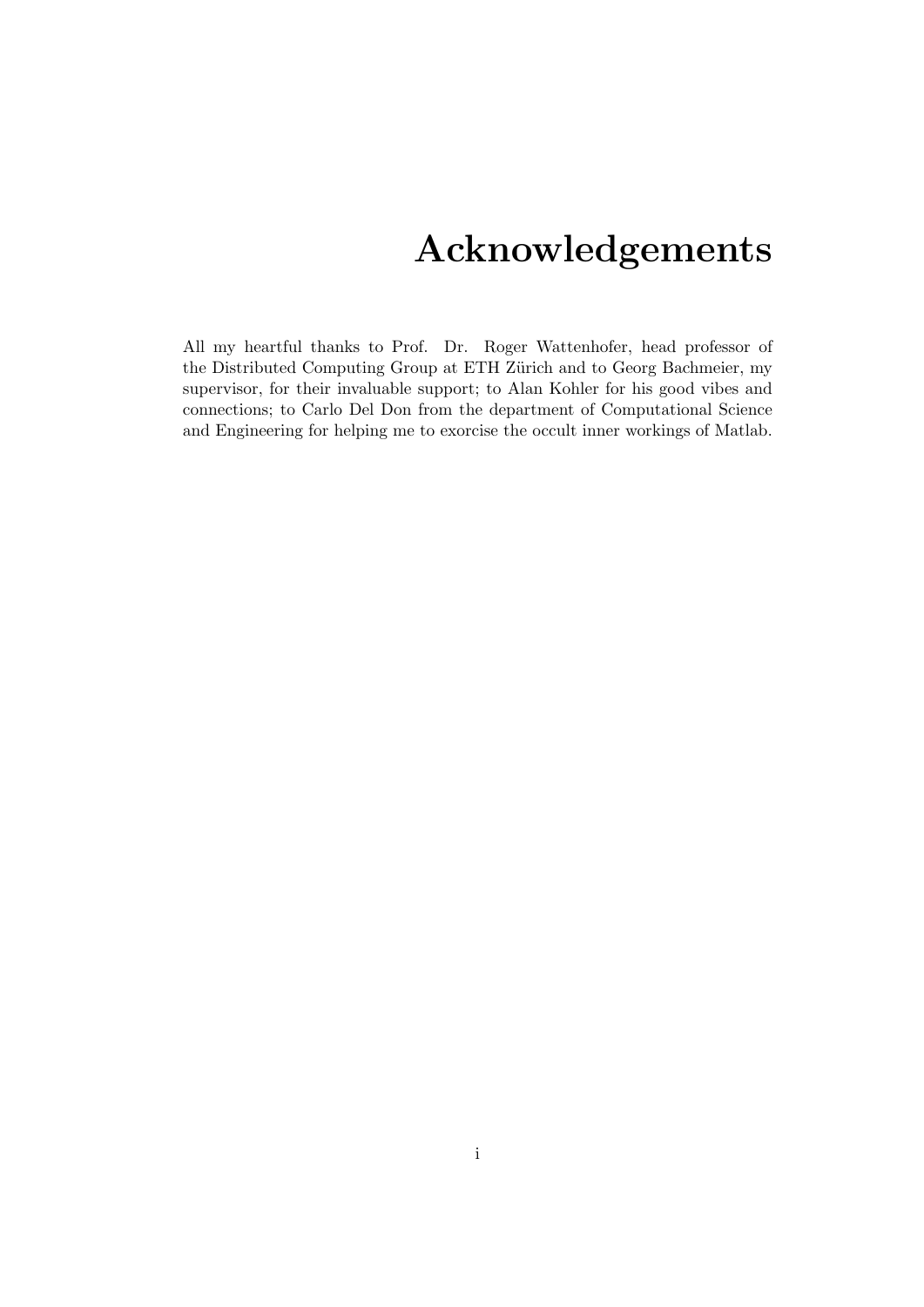## Abstract

<span id="page-2-0"></span>This paper investigates important issues specific to the usage of Solid-State Drives (SSDs). It focuses on how to simultaneously optimize wear-leveling and write amplification while considering the over-provisioning factors. Subsequently, we propose a new approach for the computation of a score necessary for block reclaims. Furthermore, we compare the results of Desnoyers (2012) [\[1\]](#page-21-0) to real-life data sets. This leads to our proposal for a new model of write traffic.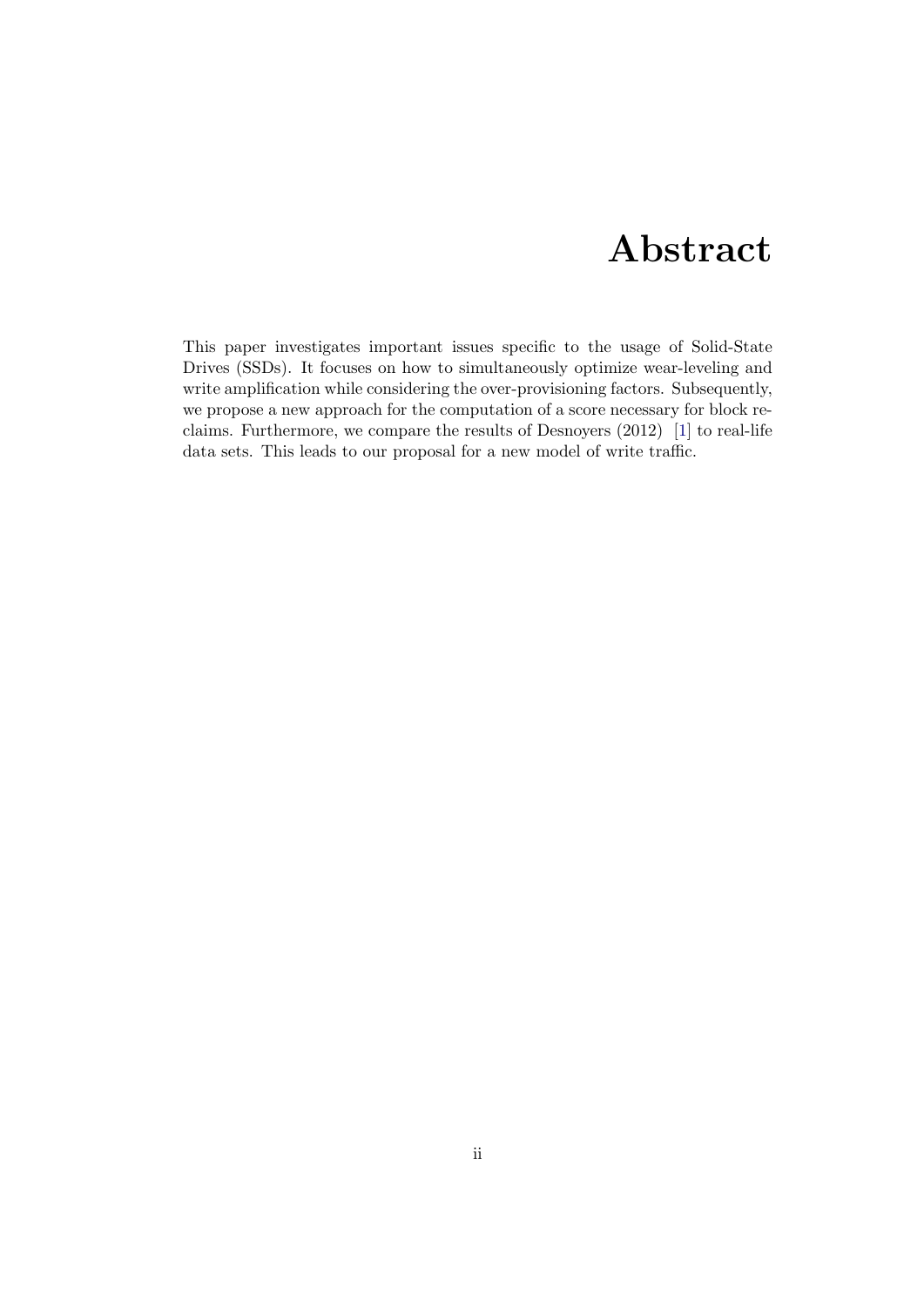# **Contents**

|          |                 | <b>Acknowledgements</b>  | i              |
|----------|-----------------|--------------------------|----------------|
|          | <b>Abstract</b> |                          | ii             |
| 1.       |                 | <b>Problem Statement</b> | 1              |
|          | 1.1             |                          | $\mathbf{1}$   |
|          | 1.2             |                          | $\overline{2}$ |
| $\bf{2}$ |                 | <b>Current Practice</b>  | 3              |
|          | 2.1             |                          | 3              |
|          |                 | 2.1.1                    | 3              |
|          |                 | GreedyVariance<br>2.1.2  | $\overline{4}$ |
|          |                 | 2.1.3                    | $\overline{4}$ |
|          |                 | 2.1.4                    | $\overline{4}$ |
|          |                 | <b>CICL</b><br>2.1.5     | $\overline{4}$ |
|          | 2.2             |                          | $\overline{5}$ |
|          |                 | 2.2.1                    | $\overline{5}$ |
| $\bf{3}$ |                 | Implementation           | 7              |
|          | 3.1             | <b>SSD</b>               | $\overline{7}$ |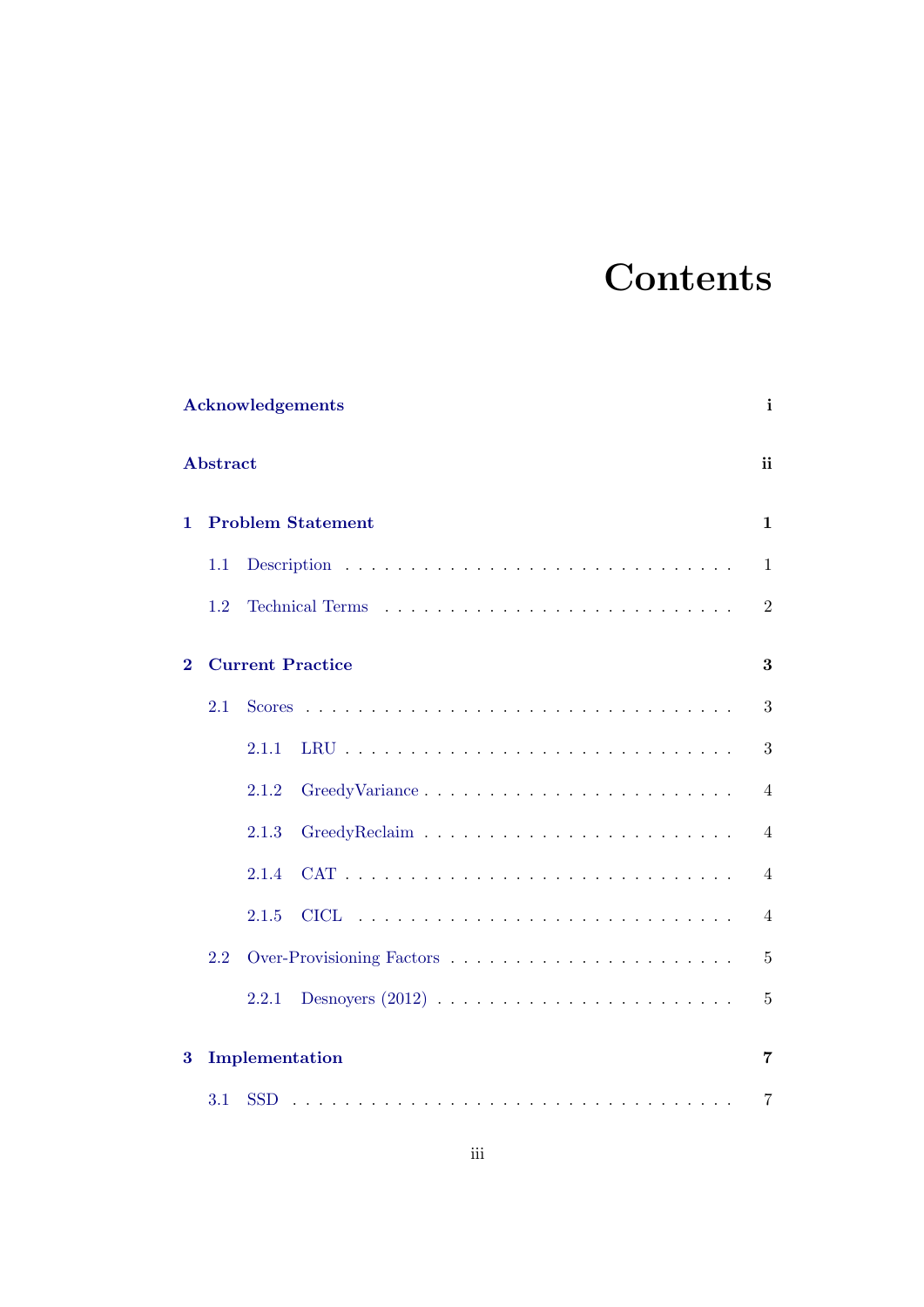|                  | <b>CONTENTS</b>  |                                                                                   | iv |  |  |
|------------------|------------------|-----------------------------------------------------------------------------------|----|--|--|
|                  | 3.2 <sub>2</sub> |                                                                                   | 8  |  |  |
| 4                |                  | <b>Experimental Results</b>                                                       | 9  |  |  |
|                  |                  |                                                                                   | 9  |  |  |
|                  |                  | Linslant: A new approach $\ldots \ldots \ldots \ldots \ldots \ldots$<br>4.1.1     | 9  |  |  |
|                  | 42               | Score Evaluation $\ldots \ldots \ldots \ldots \ldots \ldots \ldots \ldots \ldots$ | 11 |  |  |
|                  |                  | Dynamically Operating Greedy<br>4.2.1                                             | 11 |  |  |
|                  | 4.3              |                                                                                   | 12 |  |  |
| Conclusion<br>5. |                  |                                                                                   |    |  |  |
|                  |                  | <b>Bibliography</b>                                                               | 17 |  |  |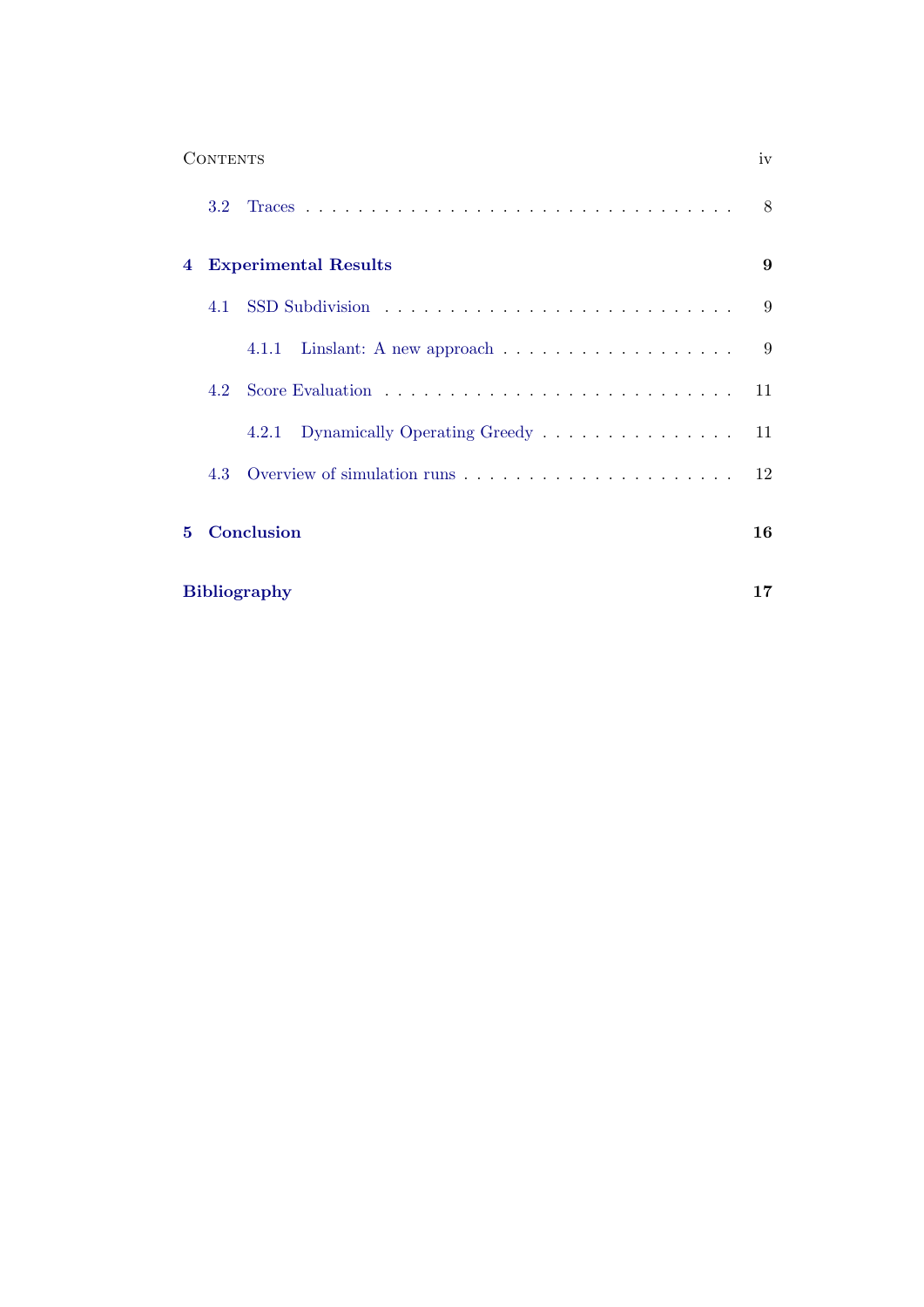## CHAPTER<sub>1</sub>

## <span id="page-5-0"></span>Problem Statement

### <span id="page-5-1"></span>1.1 Description

SSDs are becoming the go-to hardware for storage. Unlike Hard Disk Drives, they raise particular issues due to the combination of their NAND flash architecture, where writing is page-wise but deleting is block-wise, and the fact that writing to SSD cells causes deterioration.

More specifically, an SSD is composed of  $m$  blocks, each one of them consisting of  $n$  pages. The pages are the smallest unit of datum. A block usually contains a mix of valid pages (relevant data) and invalid pages (redundant data).

When the SSD is full, meaning that no blocks have free pages available, it is impossible to delete only the subset of invalid pages on a block. The block needs to be deleted in its entirety, due to the architectural constraints of NAND flash memory. The valid pages are copied to a buffer and then rewritten on the SSD after the block has been wiped clean. The rewriting of valid pages increases write amplification, which is the ratio of pages written on the SSD to the amount of page writes issued by the operating system. Thus the total amount of writes increases.

As writing on the SSD causes deterioration, the process of selecting a block for reclaim is not a simple one. It is important not only to minimize the write amplification, which means selecting the block with the smallest amount of valid pages that will need to be rewritten, but also to optimize the wear-leveling, which means using all  $m$  blocks as evenly as possible. For example, if block m1 is systematically the block containing the smallest number of valid pages compared to all the other blocks, for wear-leveling reasons, it still should not necessarily be chosen systematically for reclaim.

Also, the over-provisioning factor from 7 to 10% incorporated by manufactures leaves room to carry out diverse subdivision strategies. By over-provisioning, the operating system is shown less space available than there physically is on the SSD. The aim is to give more room to the SSD to manage the blocks in order to obtain blocks as homogeneous as possible in terms of data temperature, with the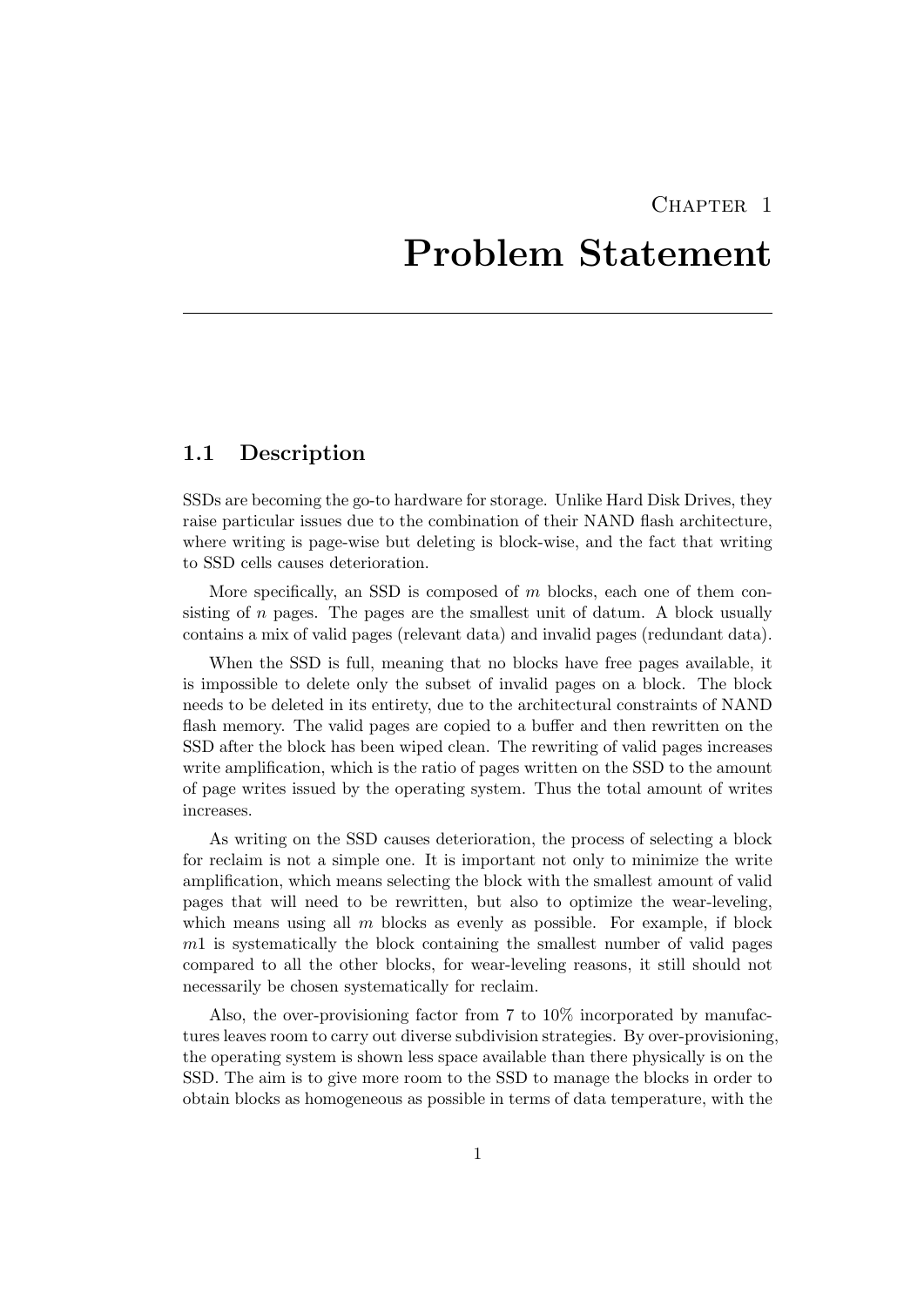#### 1. PROBLEM STATEMENT 2

effect of minimizing the write amplification and optimizing wear-leveling when reclaiming blocks.

Thus, the choice of the block to be reclaimed is crucial and difficult as it has to optimize both wear-leveling and write amplification. A widespread practice consists in assigning scores to the blocks, based on a variety of parameters.

In this paper, we will review various practices and existing scores for different traces and how to improve the utilization of the over-provisioning factor. We will also propose a new score and a new type of write traffic model.

### <span id="page-6-0"></span>1.2 Technical Terms

In order to avoid confusion and in effort to provide a consistent notation, the most important terminology is listed below.

Page: A page is the smallest unit of a datum. In this work, it consists of 512 bytes.

Block: In an SSD, pages are written on bigger units, called blocks. The amount of blocks in the SSD is denoted as  $m$ . The assumption is made that a block consists of 512 pages [\[2\]](#page-21-2), thus setting  $n = 512$ . Desnoyers uses the notation  $N_p$  for the amount of pages per block.

Reclaim: When the SSD is full, a block must be chosen to be reused. This process is called a block reclaim and exists due to the fact that only block-wise deletion is possible in NAND flash devices.

Write Amplification (denoted as A) happens when a block is reclaimed and still has valid pages on it. In an SSD, these pages are copied to a buffer before being rewritten on the SSD after the block has been wiped clean. Thus, a datum which the Operating System required to save once can de facto be written several times on the drive. The perfect algorithm would keep the write amplification as close to 1 as possible, which is the main goal alongside wear-leveling.

Wear-Leveling is the other goal the perfect algorithm should achieve on an SSD. It consists of using the drive evenly.

Over-Provisioning Factor is the ratio between how many pages fit on the SSD and the biggest address the Operating System is allowed to write to. It is denoted as  $\alpha = \frac{m \cdot n}{a}$  $\frac{i\cdot n}{q}$  .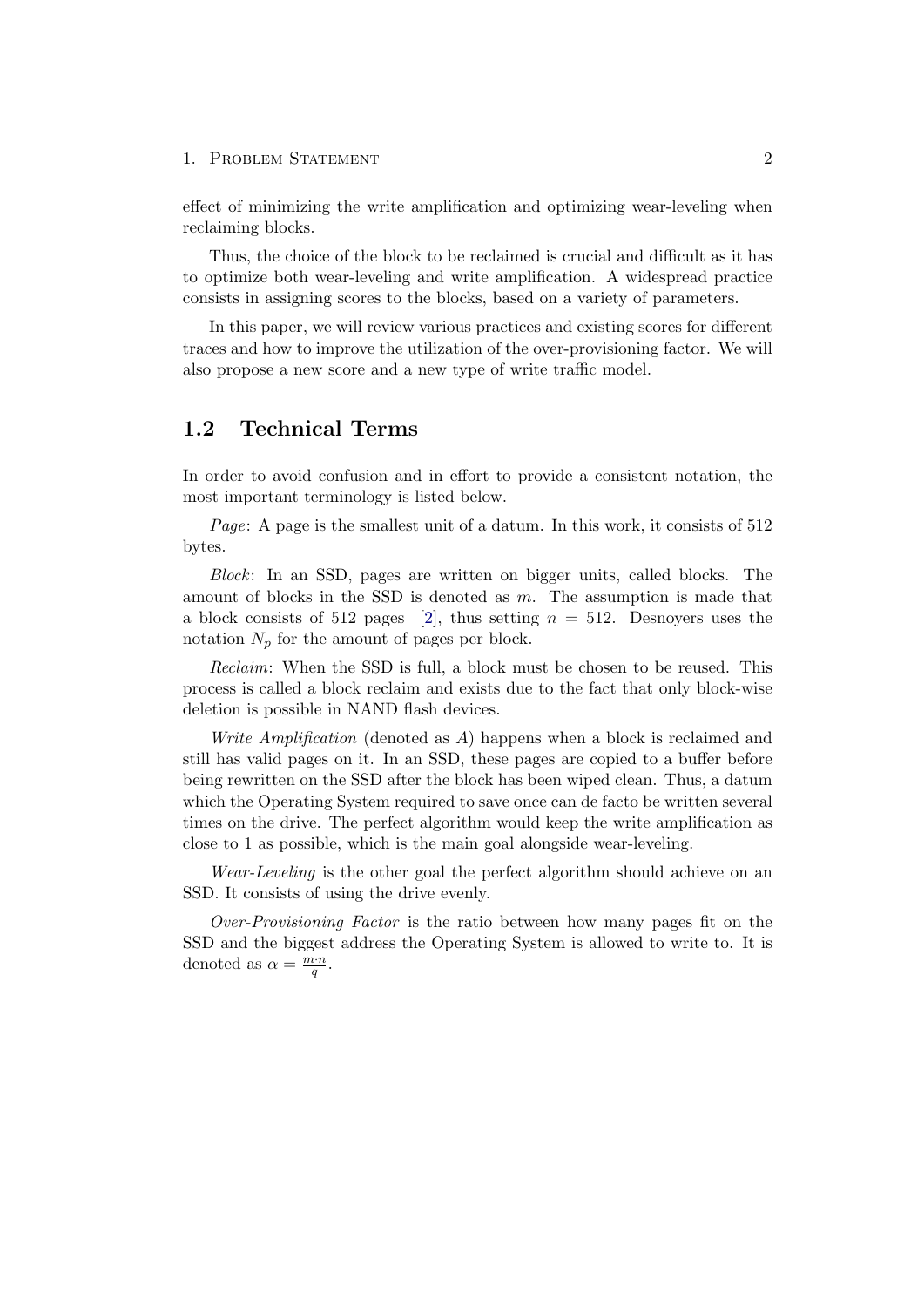# CHAPTER<sub>2</sub> Current Practice

<span id="page-7-0"></span>Essentially, we can model an SSD as a non-linear function with the input as a vector containing the write addresses and output being wear-leveling, inferred from the variance of the number of reclaims of each block, and the write amplification generated, inferred from the total amount of reclaims. We want to minimize both outputs and thus alter a process in the SSD: the score computation. Depending on the input vector, the manner of computing a certain score can lead to the goal of minimizing wear-leveling and/or write amplification or do the opposite; in heuristics, there is always a way to make a score perform poorly or excellently by changing the input vector. Below follows a review of the existing scores.

### <span id="page-7-1"></span>2.1 Scores

Once the SSD has been filled up, a method needs to be determined to choose which block to reclaim. Apart from LRU, the common approach is to choose the block with the highest score, delete all its content while copying the valid pages to a buffer and then writing them back to the same block. Thus, new pages can be written on the SSD until full and the process reiterates. This section discusses several possible computations of scores.

#### <span id="page-7-2"></span>2.1.1 LRU

One intuitive way to choose a block is to do it Round-Robin-style, meaning that for the l-th reclaim, block l mod m is chosen  $(m$  is the amount of blocks on the SSD). LRU, which stands for Least Recently Used, does exactly that. It is easy to implement and good for wear-leveling, but can perform poorly for write amplification.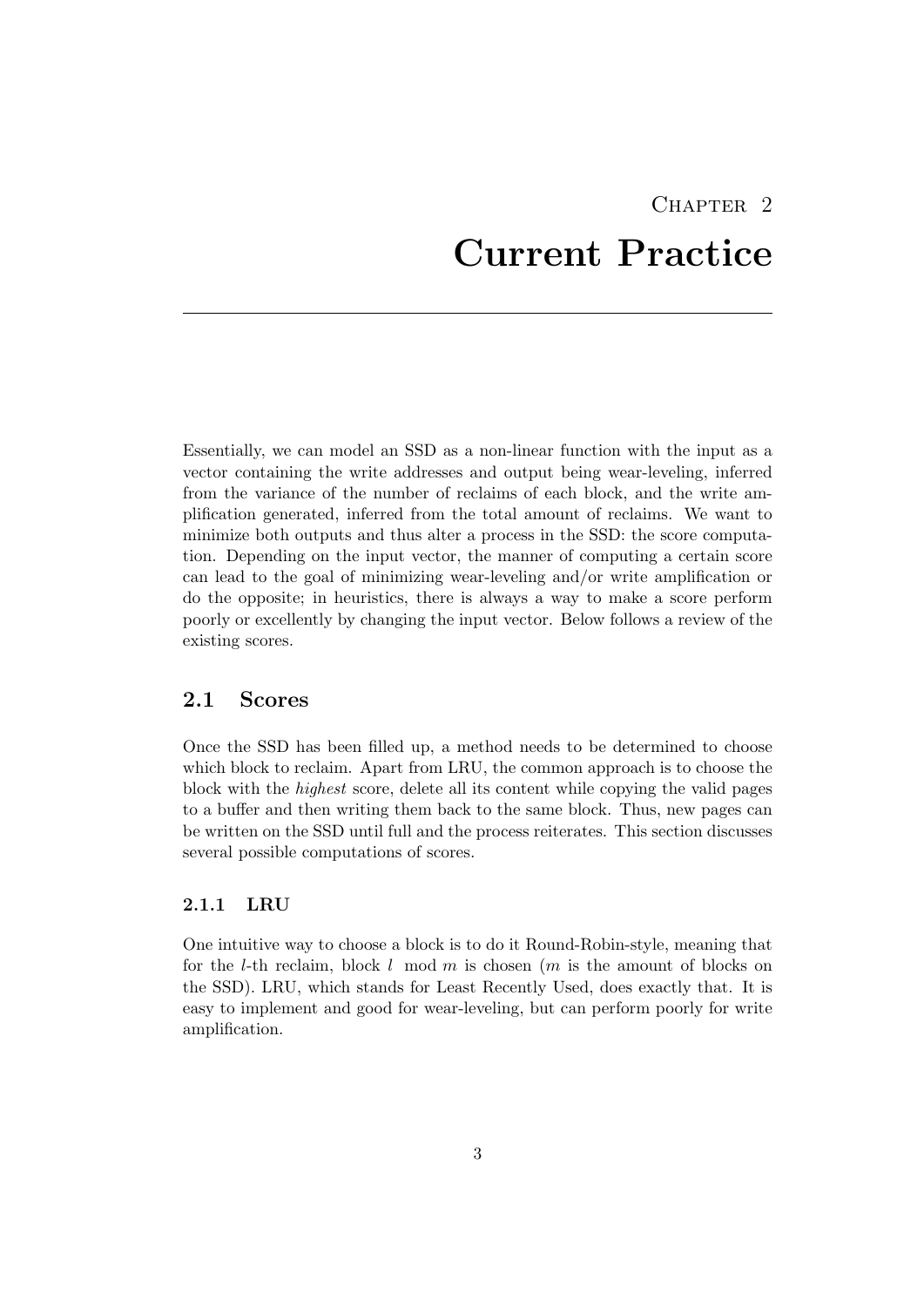#### <span id="page-8-0"></span>2.1.2 GreedyVariance

Similar to LRU, this score minimizes the wear-leveling without taking write amplification into account. One main difference is its flexibility as there is no strict Round Robin:

$$
score = \frac{1}{lifecycles}
$$
\n
$$
(2.1)
$$

lifecycles stands for how many times a block has been reclaimed.

#### <span id="page-8-1"></span>2.1.3 GreedyReclaim

In order to minimize write amplification, the intuitive answer is to choose the block with as many invalid pages on it as possible. The score may perform badly for wear-leveling.

$$
score = invalid \tag{2.2}
$$

invalid denotes the amount of invalid pages on a block; valid is the amount of valid pages on a block.

#### <span id="page-8-2"></span>2.1.4 CAT

A famous score that minimizes both wear-leveling and write amplification is the Cost-Age-Times score computation proposed by Chiang [\[3\]](#page-21-3). Viewed as the state-of-the-art score, it is computed in the following manner:

$$
score = \frac{invalid \cdot \log_2(age)}{valid \cdot ligeycles}
$$
\n(2.3)

Every time a block is reclaimed, a global reclaim counter is incremented and its value is marked on the reclaimed block. This means essentially that every block has a time stamp. The difference between this value and the current reclaim counter is the age of the block.

#### <span id="page-8-3"></span>2.1.5 CICL

The idea in CICL [\[4\]](#page-21-4) is to have a function determining if the policy should focus more on wear-leveling or write amplification depending on the current state of the flash device. The function is computed as follows

$$
\lambda = \frac{\text{maxerasures} - \text{minerasures}}{\text{maxerasures}} \tag{2.4}
$$

Therefore,  $0 \leq \lambda \leq 1$ . It is important to remember that  $\lambda$  is a function of the whole SSD, opposed to the score which is assigned to individual blocks.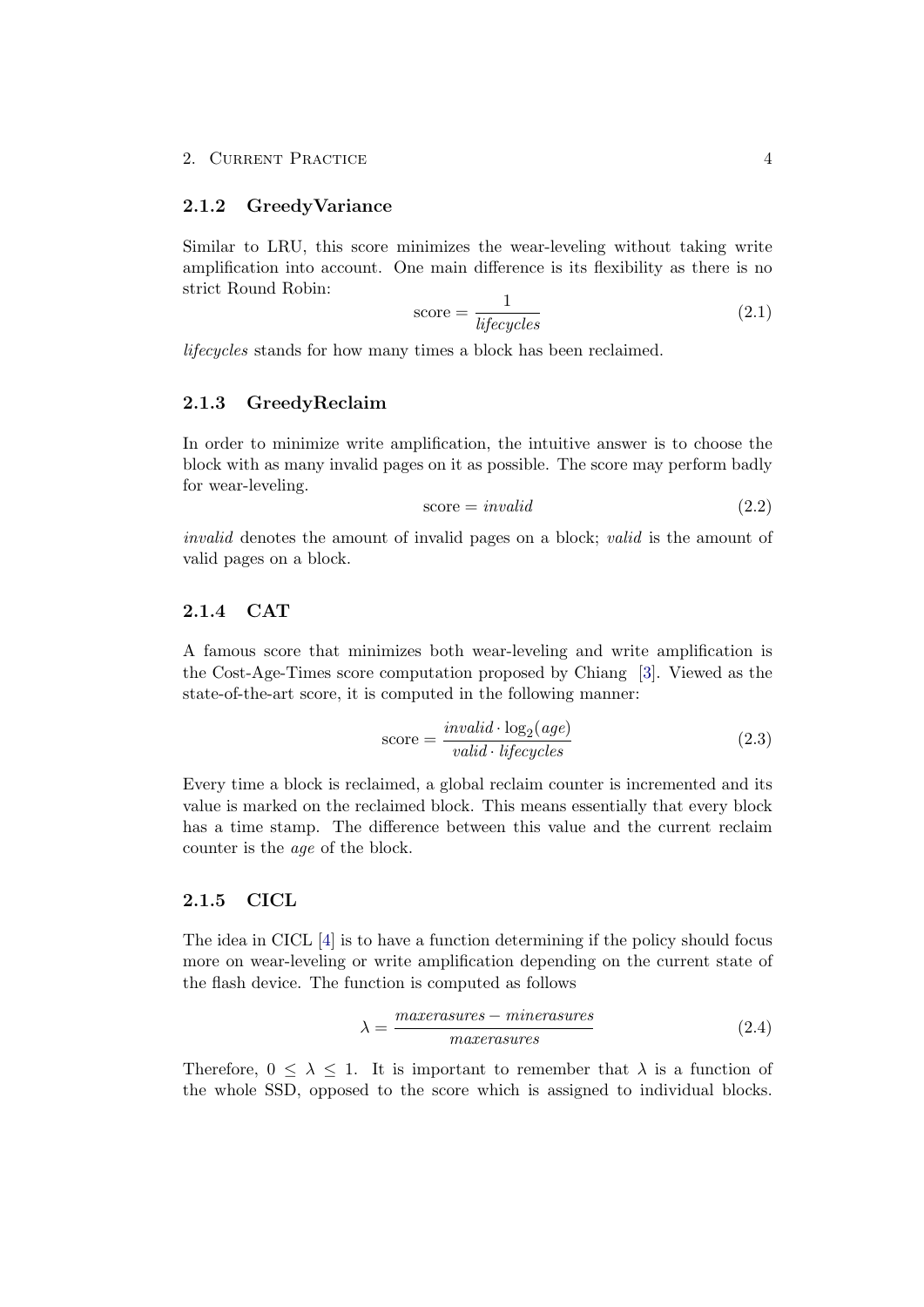#### 2. CURRENT PRACTICE 5

maxerasures is the highest lifecycles value found on the entire SSD, minerasures the lowest. Then the score is computed by setting

$$
score = (1 - \lambda) \cdot \frac{valid}{valid + invalid + \lambda \cdot \frac{lifecycles}{1 + maxtransures}}
$$
(2.5)

Caveat: Computed this way, the block with the *lowest* score is eligible for reclaim. as opposed to the other scores.

### <span id="page-9-0"></span>2.2 Over-Provisioning Factors

Apart from the scores, it is crucial to consider the traffic of address writes on an SSD. In real-life data sets, addresses written in the SSD have different probabilities and distributions. One common approach to categorize these writes is to subdivide them by their overall occurrences. If a page is written only once on the SSD, it is said to be static.

Then there is *cold* and *hot* data, which are subdivided arbitrarily. For this work, the assumption is made that there is a threshold  $t$  for every data set. If the address occurs less than  $t$  and more than once in the set, it is cold; else it is hot. t is computed by taking the square root of the arithmetic mean of the top 1% highest occurring address counts.

A sensible idea is then to subdivide the SSD as well and adapt the relative over-provisioning factors of the static, cold and hot pool denoted as  $\alpha_s$ ,  $\alpha_c$  and  $\alpha_h$  respectively.  $\alpha_s$  should be set to 1 as static data can be stored on minimal space. Dealing with the other two factors, however, is not trivial. One possible way is to assume uniform distribution in the respective hot and cold pools, like Desnoyers did.

#### <span id="page-9-1"></span>2.2.1 Desnoyers (2012)

In his paper [\[1\]](#page-21-0), Desnoyers derives the mathematical tool based on simplifications (uniform write distribution using GreedyReclaim) to find the ideal overprovisioning factors for hot and cold data pools. Defining  $X_0$  as the lowest amount of valid pages on blocks eligible for reclaim and  $N_p$  the amount of pages on a block, write amplification should be

$$
A = \frac{N_p}{N_p - (X_0 - 1)}
$$
\n(2.6)

with

$$
X_0 = \frac{1}{2} - \frac{2N_p}{\alpha} W \left( -1\left(1 + \frac{1}{2N_p} \right) \alpha e^{-\left(1 + \frac{1}{2N_p}\right)\alpha} \right) \tag{2.7}
$$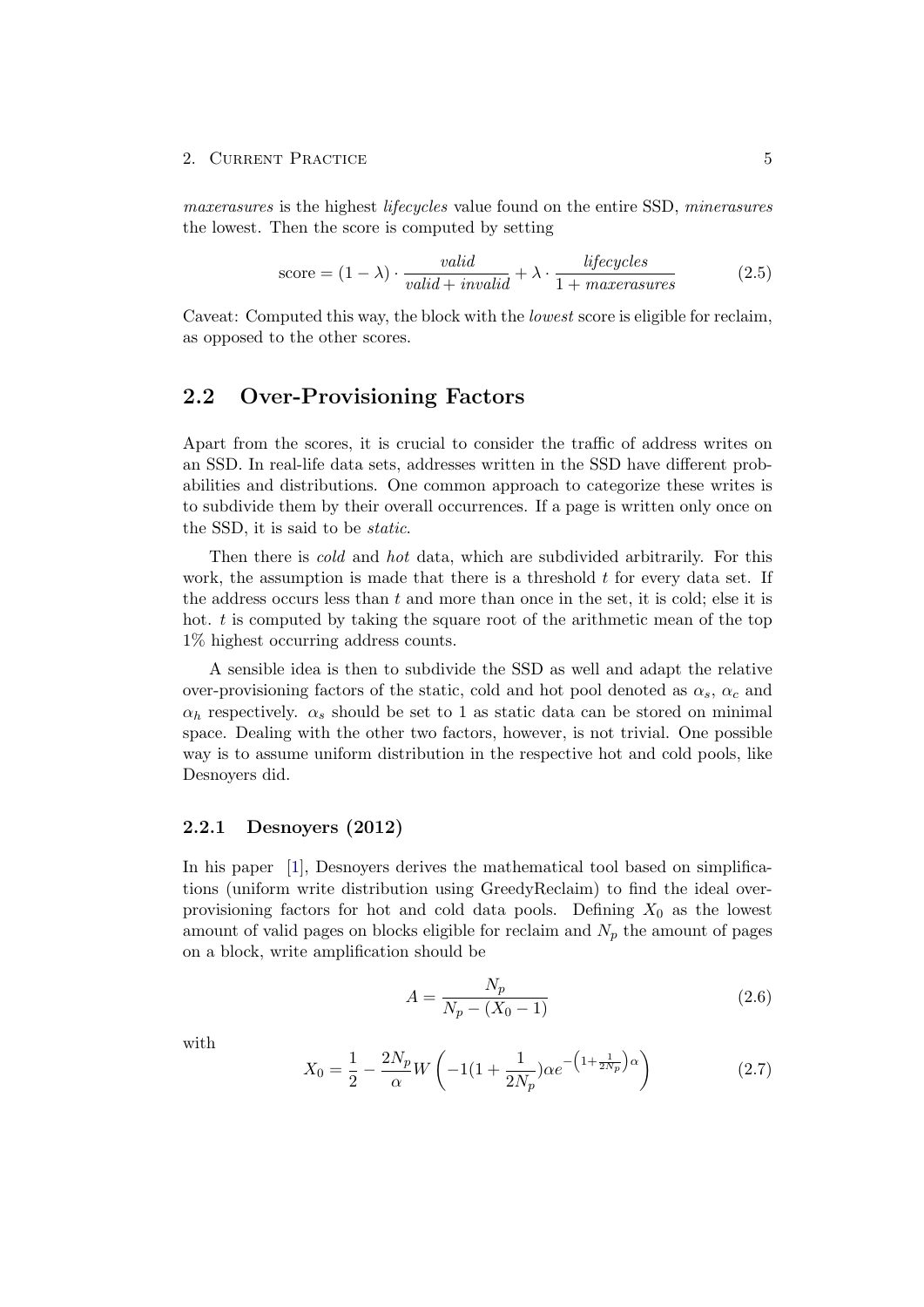#### 2. CURRENT PRACTICE 6

where  $W(x)$  is the Lambert function. Now setting f as the fraction of the address space occupied by hot pages and  $r$  as the fraction of the rate of hot pages occurring, a fraction  $p(0 \leq p \leq 1)$  can be found numerically by minimizing

$$
A_{\text{total}} = r \cdot A(\alpha_h) + (1 - r) \cdot A(\alpha_c) \tag{2.8}
$$

with

$$
\alpha_h = \frac{p(\alpha - 1) + f}{f} \tag{2.9}
$$

$$
\alpha_c = \frac{(1-p)(\alpha-1) + (1-f)}{(1-f)}
$$
\n(2.10)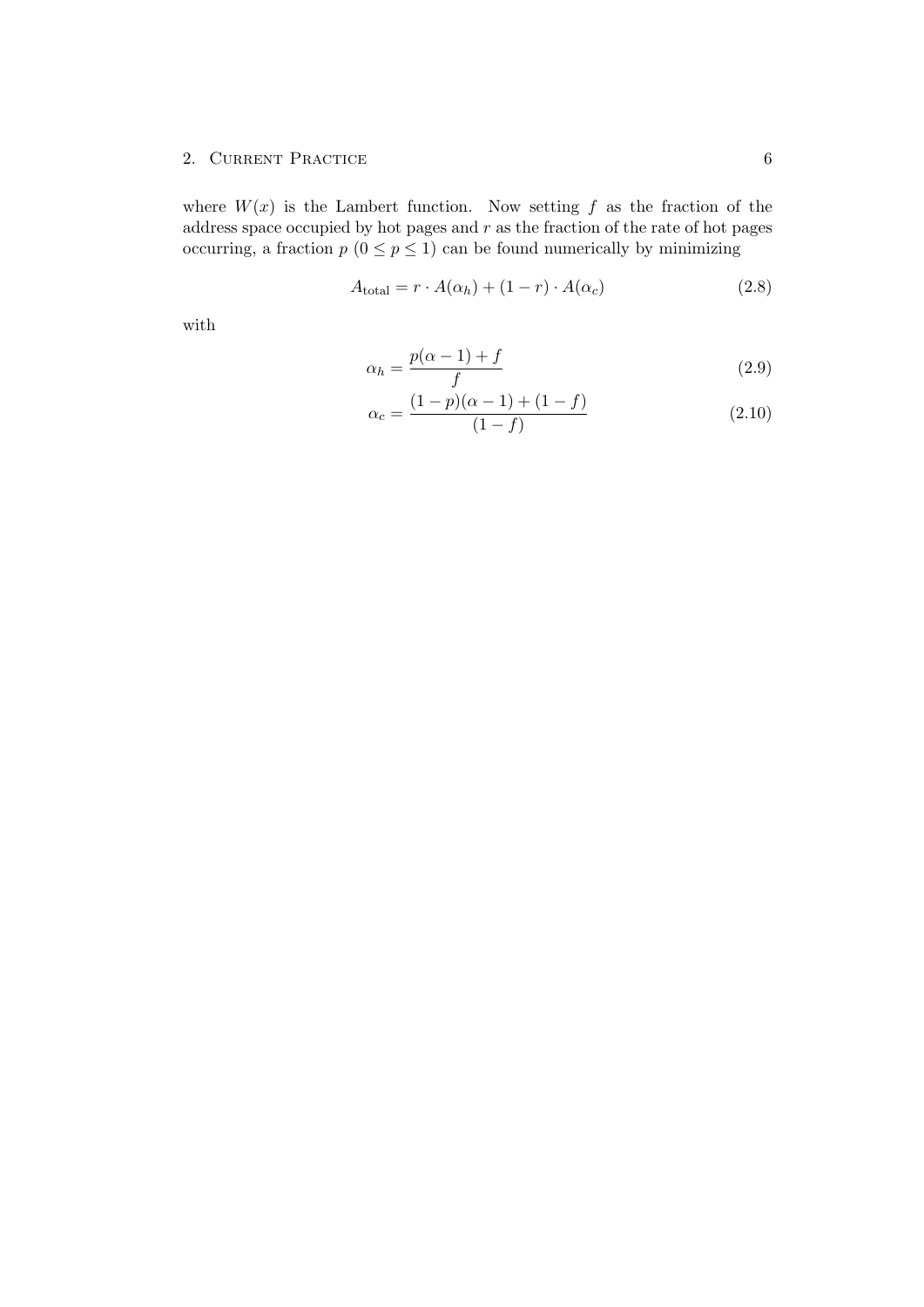## CHAPTER<sub>3</sub> Implementation

## <span id="page-11-1"></span><span id="page-11-0"></span>3.1 SSD

In order to visualize and analyze the specificity of an SSD, a Matlab model has been developed and implemented. As standards in the industry are kept secret, it is difficult to evaluate the accuracy of the model in comparison with cutting edge technology, but fundamentally the model simulates a fully functioning NAND flash device where a state expressing the validity of the hypothetical datum is kept instead of the datum itself.

The actual SSD is a matrix of  $m$  rows and  $n$  columns, where  $m$  equals the amount of blocks and  $n$  the amount of pages per block. On initialization, all entries are set to 0, standing for free. The SSD is filled block-wise with incoming pages. To keep track of the location of these pages, a mapping matrix of  $q$  rows and 2 columns is initialized, where  $q$  is the highest address made available to the Operating System. Setting the address as the index, the first column denotes the block and the second column the page on which the data of the address has been written. At every incoming write a 1 standing for valid is set on a formerly free entry of the SSD matrix. It is checked through the mapping matrix if the address has already been written on the SSD. If yes, the relevant entry on the SSD is invalidated by setting it to  $-1$  before updating the address in the mapping matrix.

Once the SSD is full (no entries are 0), a score vector of the size  $m$  is generated in order to assign a score to each block. On the next incoming address, the model chooses the block with the highest score which is not full with valid pages only. It proceeds to set all invalid entries in the SSD matrix to free. It then increments the respective entry in a life cycle vector, which also has the size  $m$  as only block-wise deleting is possible. It updates the block's score and fills it up with new incoming pages. This procedure allows not having to update the mapping matrix. The program then reiterates until all the write instructions have been executed. Introducing metric vectors of the size  $m$  like the life cycle vector is necessary to compute the scores.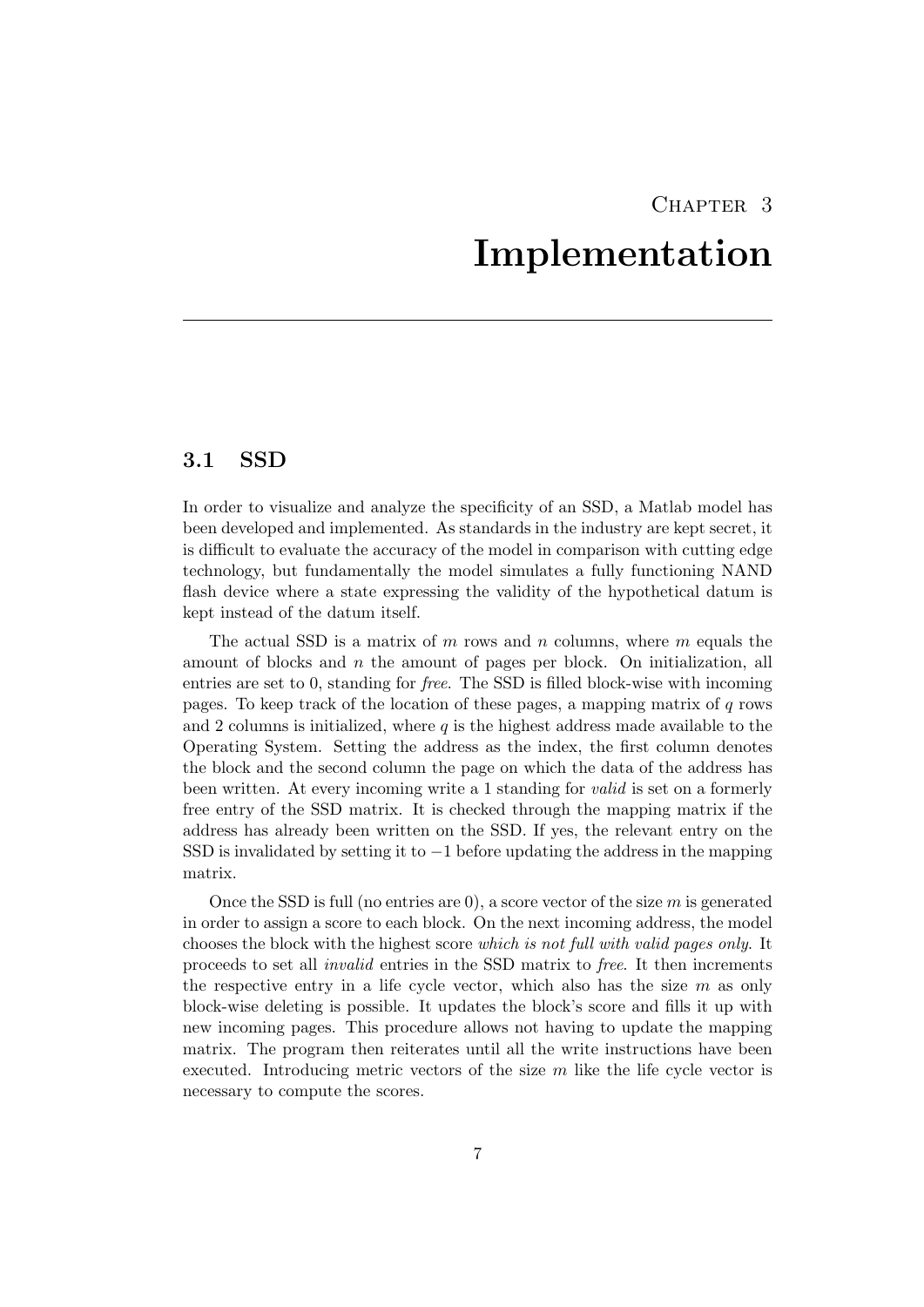### <span id="page-12-0"></span>3.2 Traces

In this work, two type of traces are examined.

On the one hand, traces from a Microsoft data center [\[5\]](#page-21-5) are treated to fit the format read by the SSD model. The raw data has the form

[Time Stamp, Host Name, Disk Number, Type, Offset, Size, Response Time]

and is saved in a Comma Separated Value file. Every entry is filtered according to its respective disk; stripped off its time stamp, host name and response time; offset and size which were given in bytes are converted to pages consisting of 512 bytes. Then the individual page write is generated by adding as many pages to the offset as there are available in size. Eventually, a mapping takes place in order to minimize the address span, due to the fact that it is not contiguous.

On the other hand, for research purposes, we also generated synthetic traces. Two particular examples are uniform writes, used in literature, and linearly slanted writes, subsequently discussed.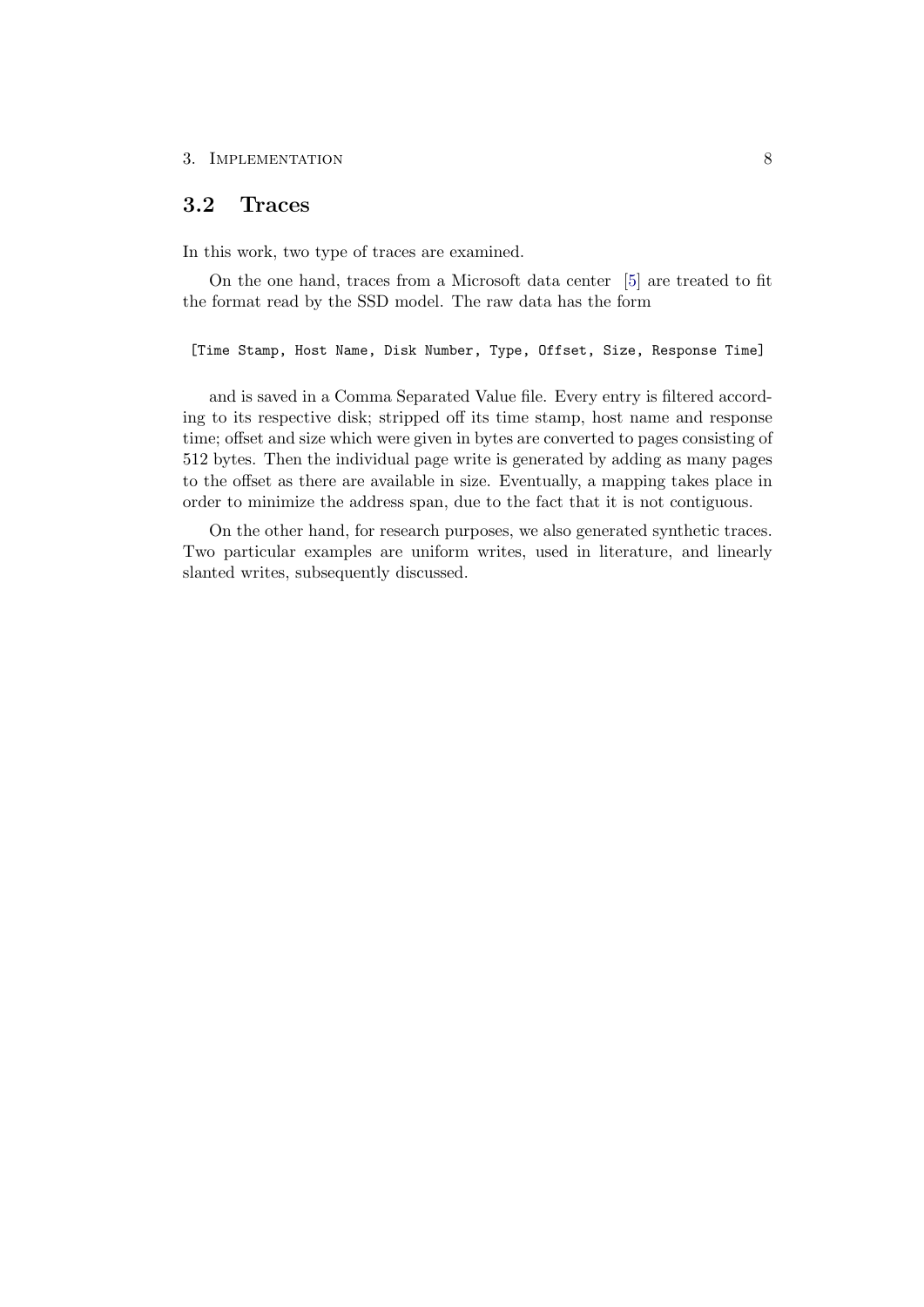## CHAPTER<sub>4</sub>

## <span id="page-13-0"></span>Experimental Results

### <span id="page-13-1"></span>4.1 SSD Subdivision

The over-provisioning factors computed for the CAMRESHMSA01-lvm1 (short:  $01<sub>1</sub>$ ) Microsoft Data set using Desnoyers' findings and running the SSD model leads to a very good result. Not only are the over-provisioning factors close to the actual optimum for GreedyReclaim, they also coincide for all other scores. In order to find the best subdivision, a brute force algorithm has simulated all possible subdivisions. Its result can be seen in figure [4.1.](#page-14-0) Table [4.1](#page-18-0) also shows that, in case of GreedyReclaim, the Desnoyers subdivision generates only  $2864 + 1302 = 4166$  total reclaims against  $2584 + 5206 = 7790$  for standard subdivision and 5680 for no subdivision. Noteworthy: In this case, no subdivision is better than a standard subdivision.

However, for the Data set CAMRESHMSA03-lvm1.csv (short:  $03<sub>1</sub>$ ) the results are less than optimal. Interestingly, the graph generated by the algorithm is quite different. For this data set, in the case of  $\alpha = 1.07$ , Desnoyers tells us to choose 354 hot blocks. Also, no subdivision leads to 14232 reclaims in total, compared to Desnoyers'  $29581+99 = 29680$  as seen in Table [4.1](#page-18-0) and the optimal 15683 found by brute force in figure [4.2,](#page-15-2) meaning that no subdivision is the best option to minimize reclaims.

This counter-intuitive result can be interpreted as a poor choice for our assumption of hot and cold subdivision regarding the second data set. The point is that the hot and cold dichotomy is arbitrary. Depending on the data set, it will be necessary to create several temperature pools to approximate uniformity in the respective traffic pool.

#### <span id="page-13-2"></span>4.1.1 Linslant: A new approach

In uniform traffic, it is assumed that each of  $i$  pages is written  $j$  times. In order to approximate real-life data, the common approach is to do a superposition of uniform traffic, usually with just two pools (hot and cold).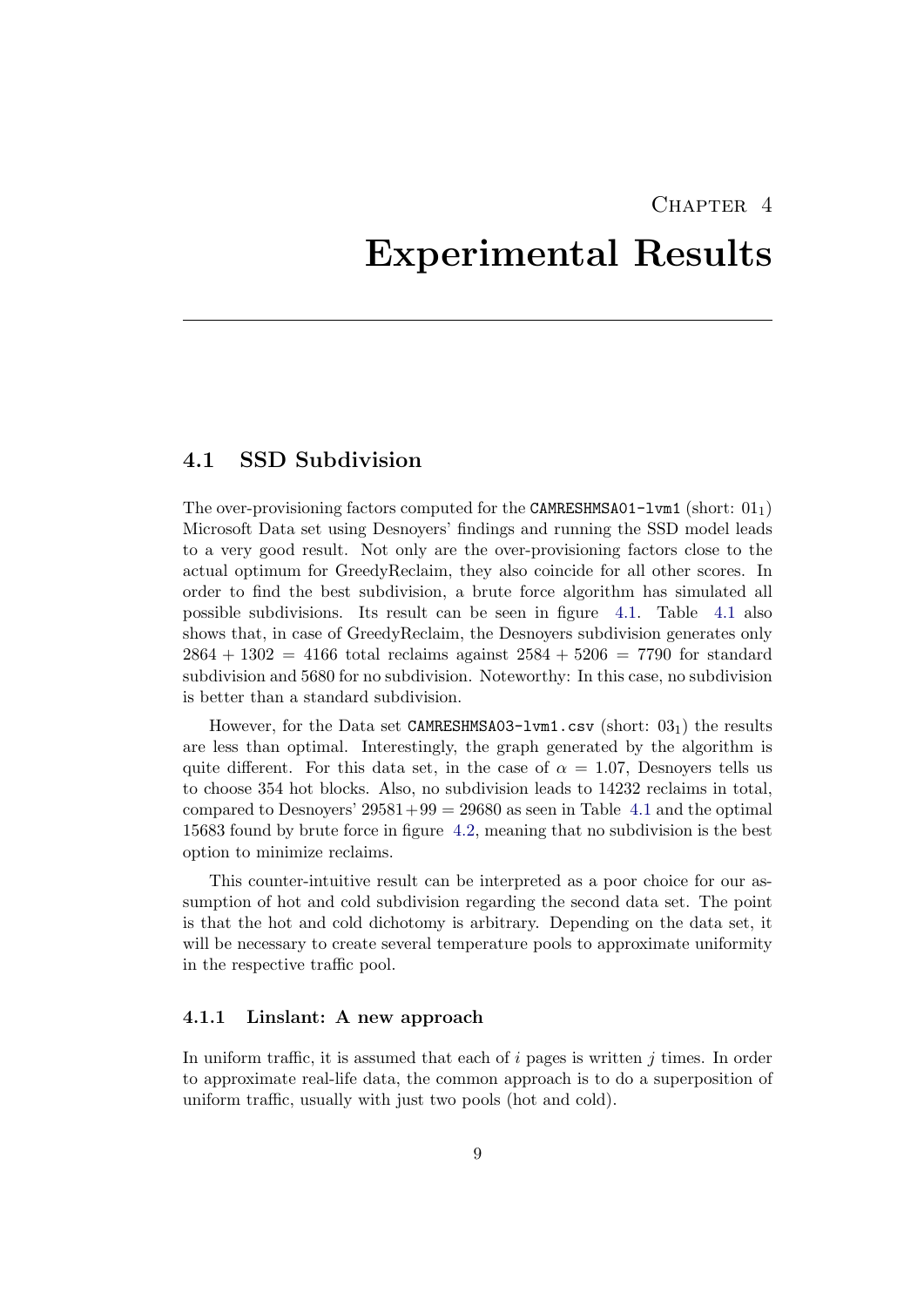

<span id="page-14-0"></span>Figure 4.1: Subdivisions with GreedyReclaim for CAMRESHMSA01-lvm1. On the  $x$ -axis, the number of blocks conceded to the hot pool is displayed; on the  $y$ -axis, the amount of total reclaims is shown. Desnoyers' subdivision works well as he tells to assign 20 blocks to the hot pool, thus minimizing the total amount of reclaims.

A quite intuitive opposition to uniform traffic can be the following: assume traffic, where address a occurs  $j_a$  times,  $j_a$  being unique to the address. This means that the uniform model would need as many temperature pools as occurring addresses. To generalize, think of equally big pools of addresses occurring  $j_p$  times, meaning we have uniform traffic in each pool. Now let the the amount of pools go to infinity. This model has been engineered during this work and called linearly slanted or short: Linslant traffic.

In order to visualize the nature of the data sets, a Matlab script called SpectralAnalysis has been developed and implemented. It generates a plot where the  $x$  axis represents the number of times an address has been found in a data set, and the y axis denotes the amount of addresses written the same number of times. In this representation, uniform traffic is a spike, and Linslant traffic a constant.

A possible interpretation is to say that perfectly uniform traffic is a scaled Gaussian distribution with mean  $j$  and variance 0. But when the variance in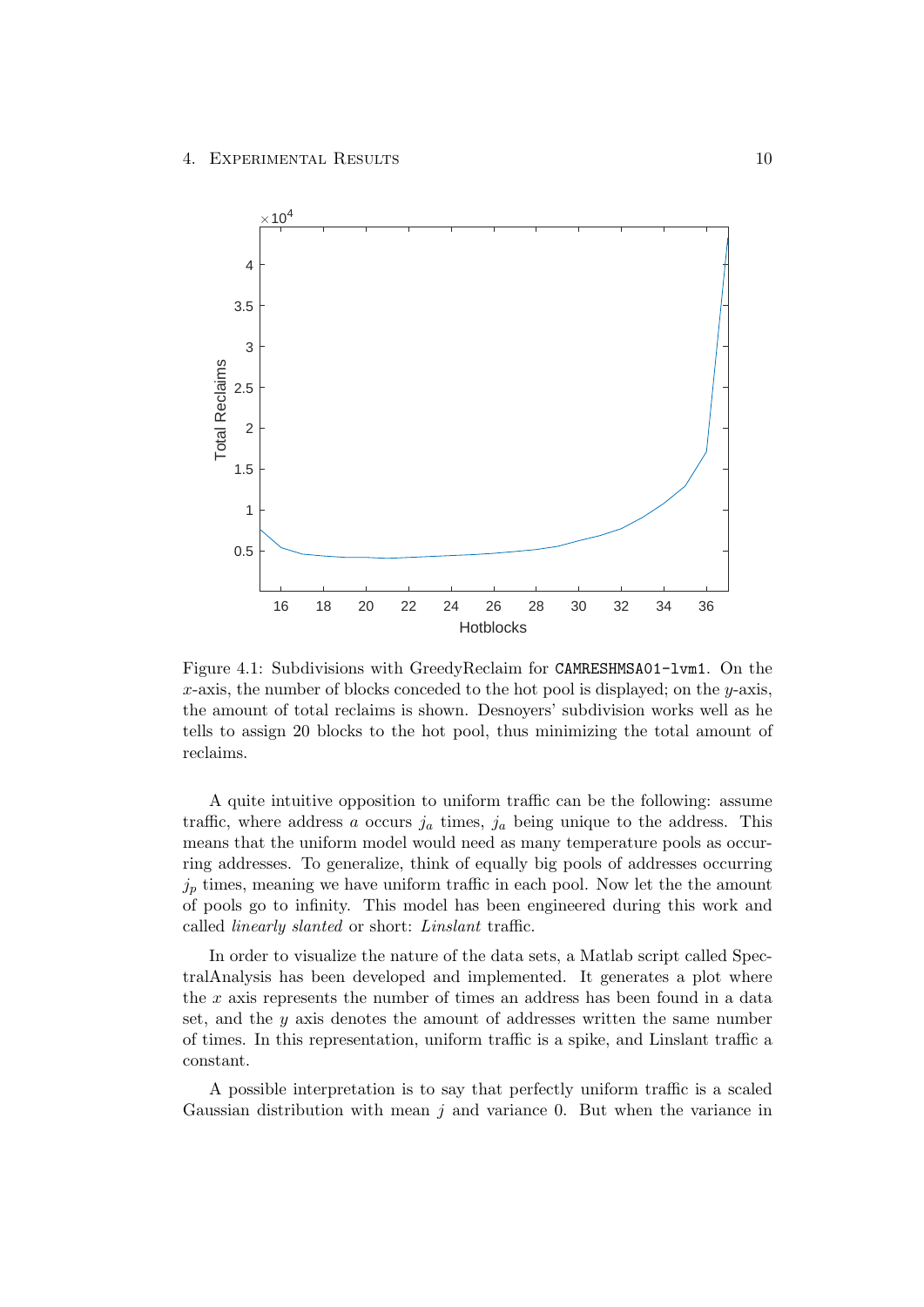

<span id="page-15-2"></span>Figure 4.2: Subdivisions with GreedyReclaim for CAMRESHMSA03-lvm1. The x and y-axis are the same as in figure [4.1.](#page-14-0) However, Desnoyers tells us to assign 354 blocks to the hot pool, which is not the best subdivision, as deductible from this figure. More importantly: No subdivision yields a smaller amount of total reclaims.

real-life data sets exceeds a certain value, it may be a better idea to approximate it with a scaled Gaussian distribution with infinite variance, which would be Linslant.

## <span id="page-15-0"></span>4.2 Score Evaluation

### <span id="page-15-1"></span>4.2.1 Dynamically Operating Greedy

A new score has been engineered in the scope of this work. The insight relies on the fact that initially, wear-leveling should not matter as the flash device is in the early stage of its life and thus should not fail. However, as blocks approach the end of their lifetime due to reclaims, wear-leveling becomes more and more important. First a coefficient is computed in order to determine the relative age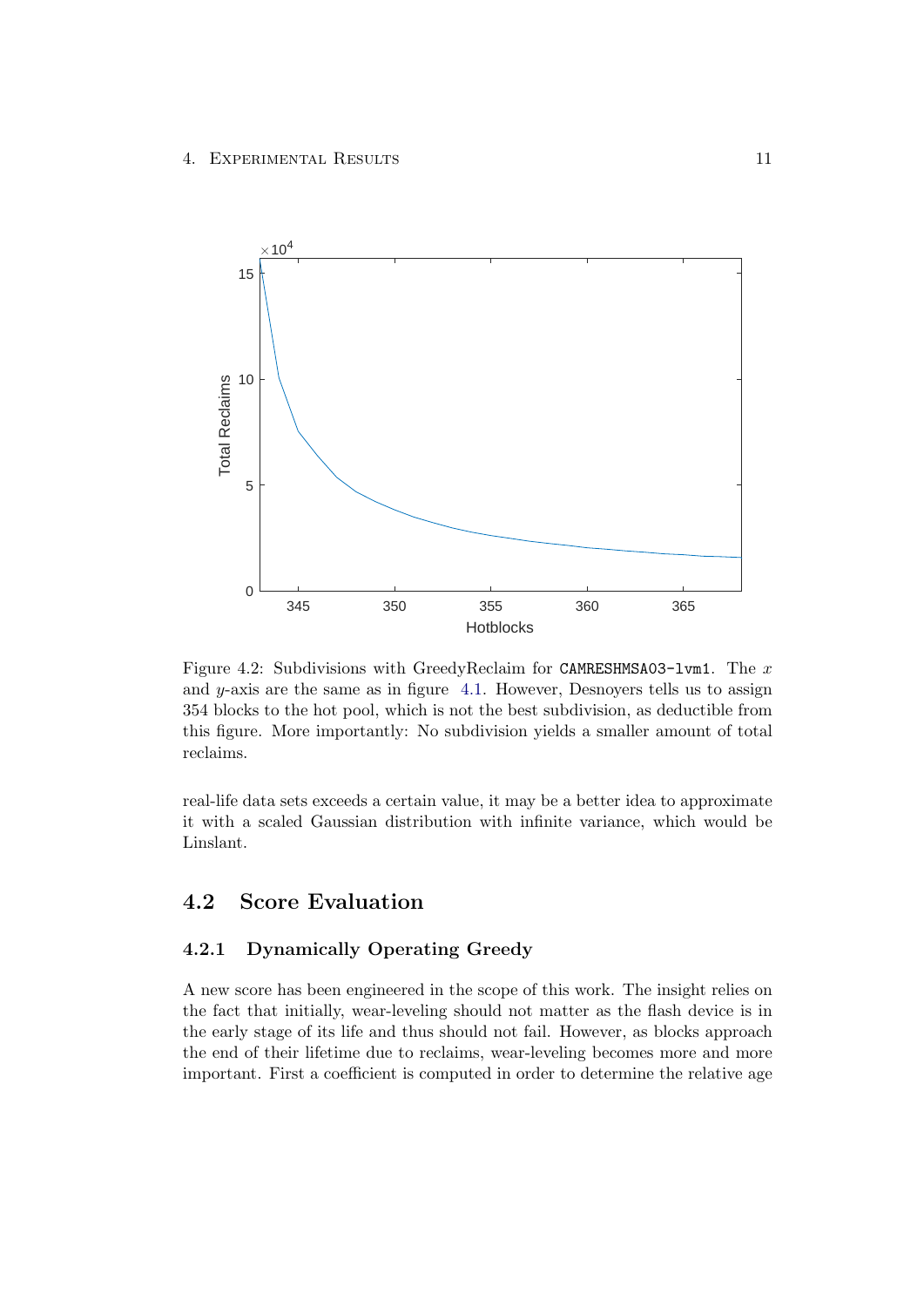#### 4. EXPERIMENTAL RESULTS 12

of the block

$$
\delta = \frac{bigeycles}{bigeexp} \tag{4.1}
$$

And then the score is computed as

$$
score = \frac{(1 - \delta) \cdot invalid}{\delta \cdot lifecycles}
$$
\n(4.2)

which is the combination of GreedyVariance and Greedyreclaim weighted with δ. Hence the name, Dynamically Operating Greedy, or short: DOG.



<span id="page-16-1"></span>Figure 4.3: The SpectralAnalysis plot for synthetically generated uniform traffic. It indicates how many addresses  $(y\text{-axis})$  have been written how many times  $(x\text{-}$ axis). In the Gaussian interpretation: the smaller the variance, the more ideal the uniformity.

## <span id="page-16-0"></span>4.3 Overview of simulation runs

Table [4.1](#page-18-0) contains the findings for all the simulations. For each score it shows the results under various conditions.

The new DOG score and the state-of-the art CAT score perform equally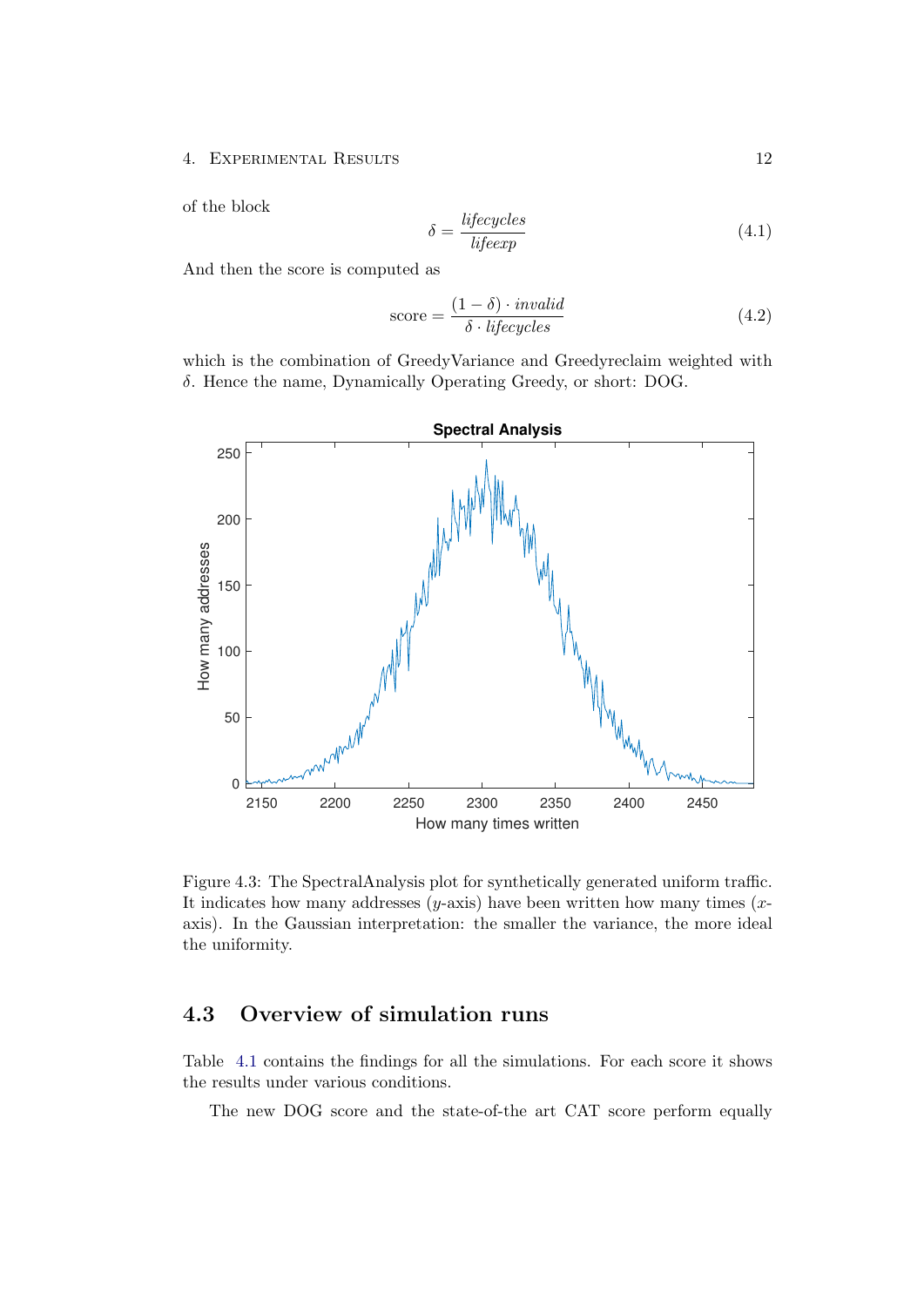

Figure 4.4: The SpectralAnalysis plot for synthetically generated Linslant traffic. Thes axis denote the same as in figure [4.3.](#page-16-1) In the Gaussian interpretation: the bigger the variance, the more ideal the Linslant.

well for uniform traffic. For Linslant, however, DOG dominates both in terms of variance and reclaims. Considering the Microsoft data sets, the weakness of CAT shows through: it performs very poorly under mixed traffic conditions. By contrast, DOG is very efficient, sometimes even dominating GreedyReclaim. CICL is a worthy opponent of DOG, usually having a lower variance. However, this could change for bigger data sets where DOG would be change to a more variance-reducing behavior as the SSD would be more worn out. GreedyVariance does a very good job for wear-leveling, however, its total amount of reclaims is far from what is achievable with DOG or GreedyReclaim.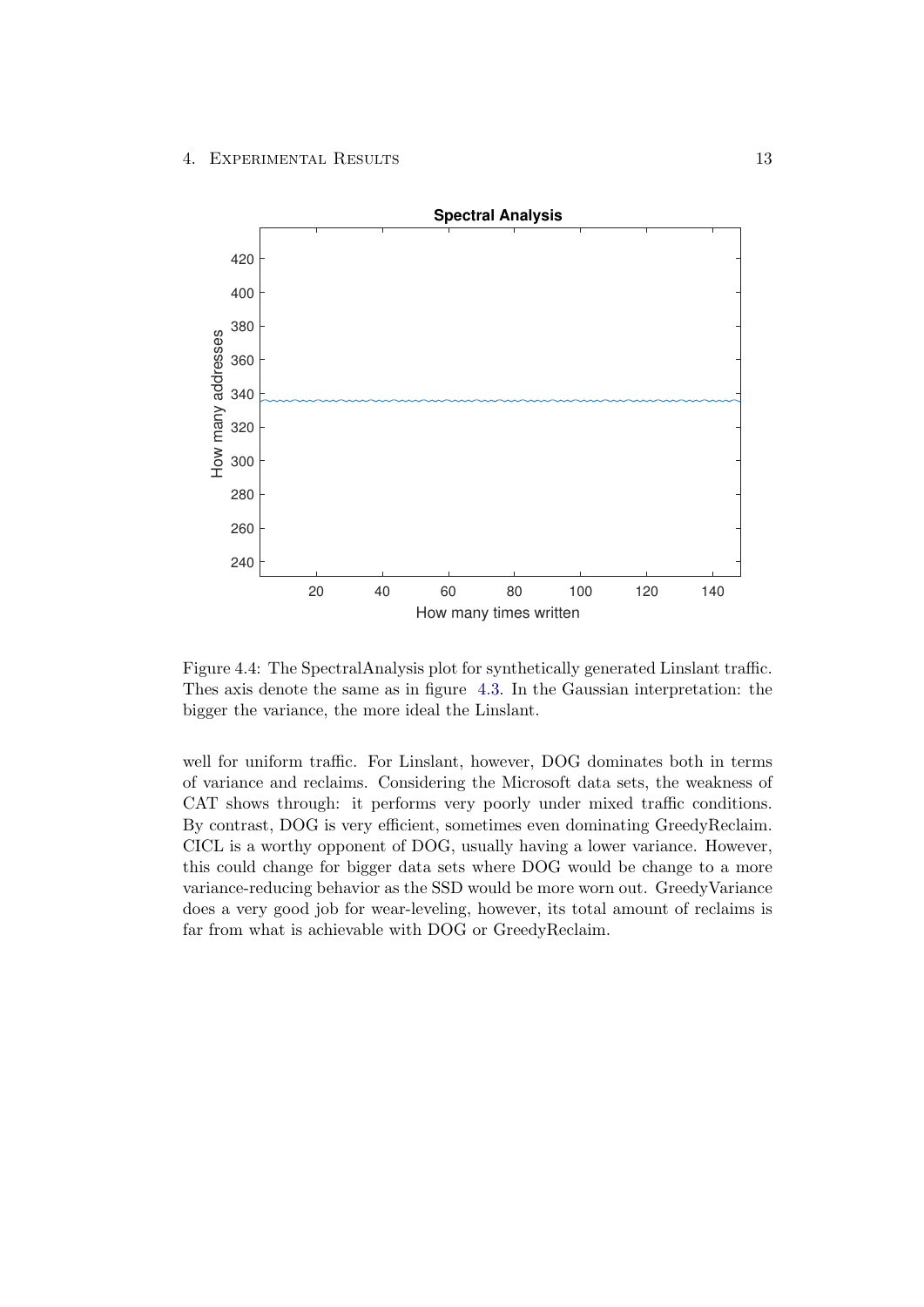|                |                 |                |                |                  | Table 4.1: The evaluation of CAT, DOG, CICL, GreedyReclaim and GreedyVariance under various conditions (input vector<br>and subdivision). The over-provisioning factor is $\alpha = 1.07$ . Dynamic stands for no subdivision, Desnoyers for the Desnoyers |
|----------------|-----------------|----------------|----------------|------------------|------------------------------------------------------------------------------------------------------------------------------------------------------------------------------------------------------------------------------------------------------------|
| 49522, 0.1311  | 37413, 28328    | 37578, 12103   | 37800, 5620.1  | 368185, 73116525 | $03.0$ Desnoyers $\operatorname{Hot}$                                                                                                                                                                                                                      |
| 29731, 56.297  | 16794, 132.34   | 39060, 80.655  | 16451, 121.09  | 301095, 48126    | 3 <sub>-0</sub> Desnoyers Cold                                                                                                                                                                                                                             |
| 14966, 1.8571  | 1610, 442659    | 92379, 62633   | 91031, 105159  | 493278, 48641441 | $3.0$ Standard Hot                                                                                                                                                                                                                                         |
| 28215, 43.327  | 16084, 120.69   | 36916, 60.557  | 15945, 111.02  | 297987, 45650    | 03 <sub>-0</sub> Standard Cold                                                                                                                                                                                                                             |
| 55972, 195.62  | 97218, 4167.6   | 73393, 268.39  | 93836, 2134.7  | 116324, 2908.3   | 03 <sub>-0</sub> Dynamic                                                                                                                                                                                                                                   |
| 46963, 0.1745  | 29581, 21.832   | 34819, 5.9079  | 29981, 13.075  | 35564, 42.627    | 3.1 Desnoyers Hot                                                                                                                                                                                                                                          |
| 123, 0.1838    | 99, 0.8296      | 144, 0.4626    | 99, 0.7926     | 219, 9.2034      | 03 <sub>-1</sub> Desnoyers Cold                                                                                                                                                                                                                            |
| 23315, 0.2152  | 16021, 9.0799   | 18920, 2.6623  | 16073, 6.0558  | 20578, 23.621    | $3.1$ Standard Hot                                                                                                                                                                                                                                         |
| 279, 0.4791    | 5.8635<br>313,  | 440, 7.8653    | 311, 5.7102    | 735, 64.207      | 03 <sub>-1</sub> Dynamic<br>03 <sub>-</sub> 1 Standard Cold                                                                                                                                                                                                |
| 20121, 0.2217  | 14232, 10.197   | 16738, 2.0535  | 14262, 10.008  | 17355, 6.7652    |                                                                                                                                                                                                                                                            |
| 1526, 0.2211   | 1302, 460.62    | 1333, 80.029   | 1300, 95.474   | 1327, 144.66     |                                                                                                                                                                                                                                                            |
| 5658, 0.8375   | 7.9138<br>2864, | 5430, 3.2519   | 2927, 7.4761   | 12964, 362.84    | $\begin{array}{c} 01.1 \text{ Standard Hot} \\ 01.1 \text{ Desnoyes Cold} \\ 01.1 \text{ Desnoyes Hot} \end{array}$                                                                                                                                        |
| 6486, 5.1143   | 5206, 2090.6    | 5225, 489.66   | 5101, 1565.9   | 5302, 774.98     |                                                                                                                                                                                                                                                            |
| 4774, 0.6569   | 2584, 6.5261    | 4841, 2.1865   | 2544, 5.4161   | 12360, 375.55    | 11.1 Standard Cold                                                                                                                                                                                                                                         |
| 10316, 4.7819  | 5680, 88.083    | 9515, 11.880   | 5495, 80.028   | 11099, 156.51    | 01 <sub>-1</sub> Dynamic                                                                                                                                                                                                                                   |
| 83935, 0.0696  | 82187, 70.439   | 82158, 5.8920  | 82168, 7.4459  | 82233, 8.3218    | inslant Desnoyers Hot                                                                                                                                                                                                                                      |
| 77, 0.2333     | 77, 0.2333      | 79, 0.1000     | 77, 0.2333     | 77, 0.2333       | Linslant Desnoyers Cold                                                                                                                                                                                                                                    |
| 57802, 0.0943  | 56964, 24.932   | 56988, 3.6263  | 57010, 3.0311  | 57018, 5.4066    | inslant Standard Hot                                                                                                                                                                                                                                       |
| 181, 0.2679    | 181, 0.2679     | 183, 0.4107    | 181, 0.2679    | 180, 0.2857      | Linslant Standard Cold                                                                                                                                                                                                                                     |
| 51381, 0.0462  | 50721, 23.939   | 50708, 10.557  | 50726, 2.9854  | 50754, 5.9802    | Linslant Dynamic                                                                                                                                                                                                                                           |
| 105078, 0.1102 | 103621, 2.0601  | 103691, 0.7626 | 103684, 0.7275 | 103721, 0.4929   | Jniform                                                                                                                                                                                                                                                    |
| GreedyVariance | GreedyReclaim   | CICL           | DOG            | <b>LYO</b>       |                                                                                                                                                                                                                                                            |

<span id="page-18-0"></span>and subdivision). The over-provisioning factor is  $\alpha = 1.07$ . Dynamic stands for no subdivision, Desnoyers for the Desnoyers number shows total amount of reclaims and the second indicates the variance between the life cycles of the blocks. In the case of Desnoyers and Standard, two rows are displayed as we have a hot and cold pool, meaning the sum of reclaims would  $\alpha = 1.07$ . Dynamic stands for no subdivision, Desnoyers for the Desnoyers α. For each score, the results are given in two numbers: the first number shows total amount of reclaims and the second indicates the variance between the life cycles of the blocks. In the case of Desnoyers and Standard, two rows are displayed as we have a hot and cold pool, meaning the sum of reclaims would subdivision and Standard for two pools with the same equal the total reclaims. equal the total reclaims.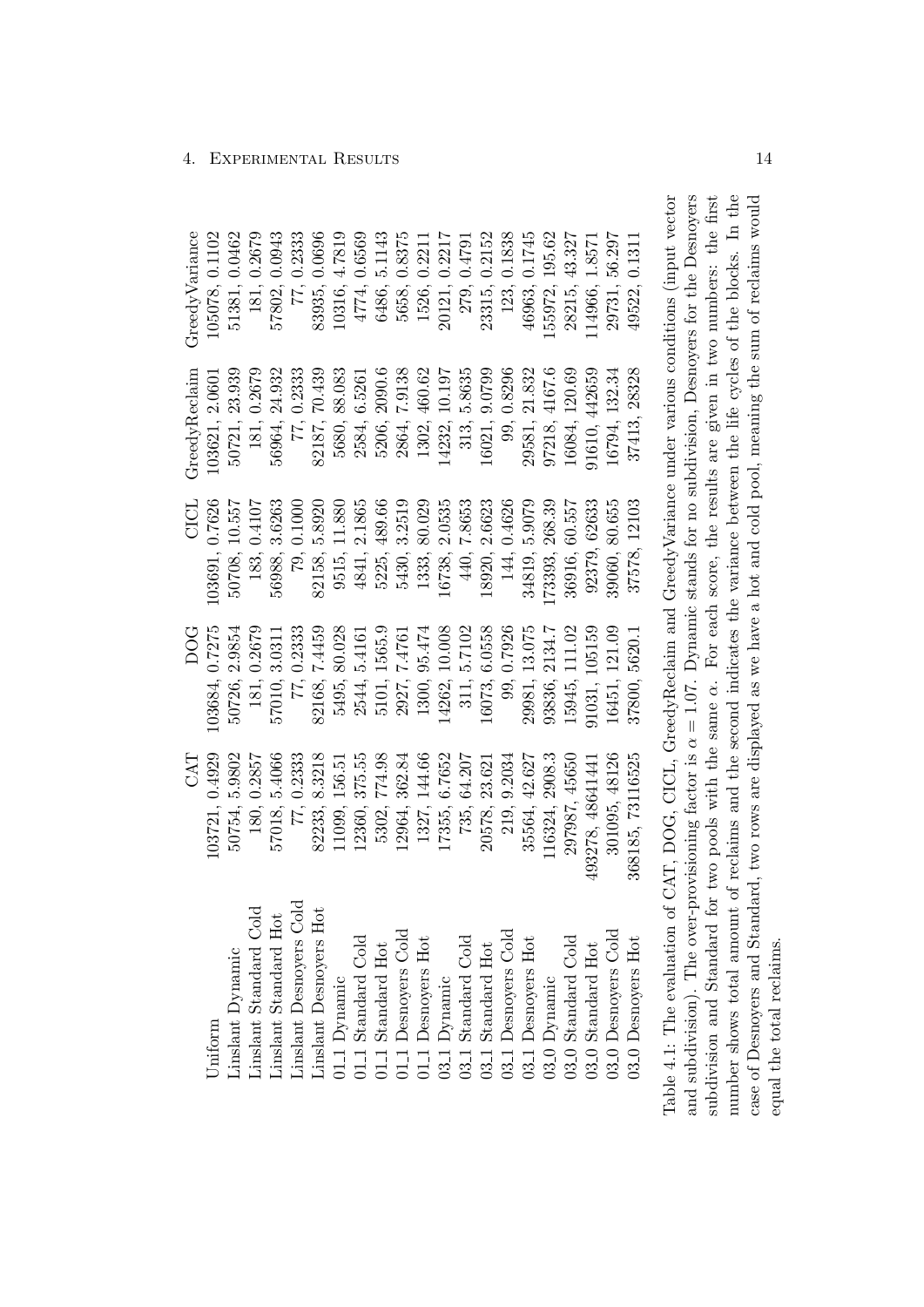#### 4. Experimental Results 15

In order to analyze which is the best score in all the conditions, table [4.1](#page-18-0) has been summarized in table [4.2.](#page-19-0)The column shows how many times a specific score is dominated by each of the other scores. The rows show how many times a specific score dominates the other scores. A score dominates another score when both of its results (total number of reclaims and variance of lifecycles of the blocks) are lower than the results of the other score. We can see three important results:

- 1. The worst score is the CAT score as it is dominated in 51 instances by the other scores and dominates only in one instance another score.
- 2. CICL and GreedyReclaim dominate roughly as much as they are dominated.
- 3. GreedyVariance and DOG are never or very rarely dominated. However, DOG outperforms GreedyVariance as it dominates the scores in 29 cases against only 18 cases for GreedyVariance, roughly 40% more.

|                   | <b>CAT</b> | DOG. |   |    | CICL GRec GVar   Overall dominating |
|-------------------|------------|------|---|----|-------------------------------------|
| <b>CAT</b>        |            |      |   |    |                                     |
| <b>DOG</b>        | 16         |      |   | 10 | 29                                  |
| CICL              | 15         |      | - |    | 18                                  |
| GreedyReclaim     |            |      |   |    | 13                                  |
| GreedyVariance    | 9          |      |   |    | 18                                  |
| Overall dominated | 51         | റ    |   |    |                                     |

This illustrates again the outstanding performance of the DOG score.

<span id="page-19-0"></span>Table 4.2: Summary of scores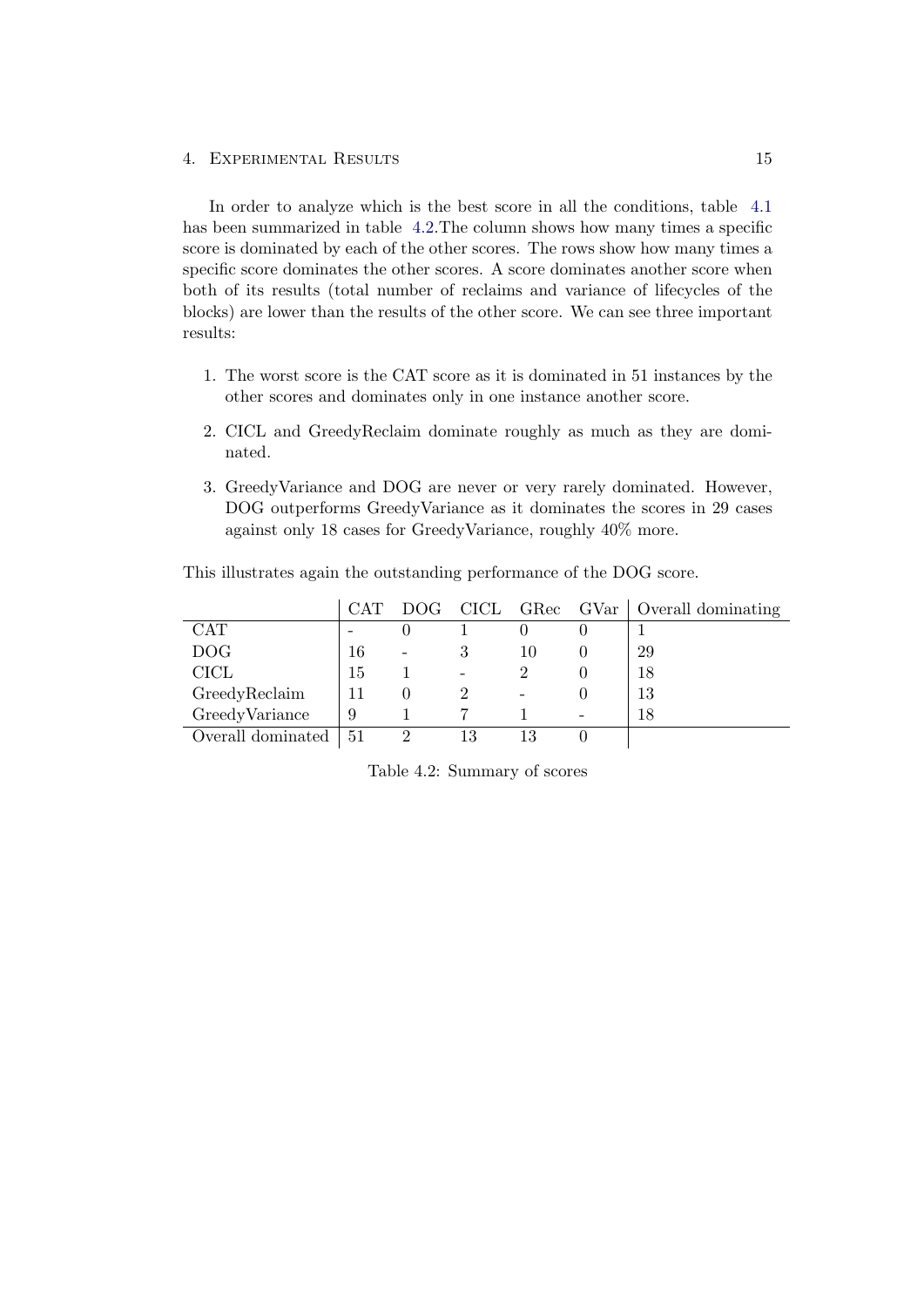## CHAPTER<sub>5</sub> Conclusion

<span id="page-20-0"></span>The simple fact that writing is page-wise, but deleting block-wise, generates a very complex problem. In an attempt to minimize both variance and total number of reclaims, or in other words to wear out the SSD evenly while keeping write amplification low, several simplifying assumptions have been made in the literature (uniform hot and cold traffic).

We show that contrasting uniform traffic with Linslant traffic can yield interesting insights; we also propose DOG, a dynamic score computation.

Two essential findings have been made, both based on heuristics:

- 1. Dividing an SSD into a static and dynamic part can yield a better result than any possible subdivision using static, cold and hot. This is due to the fact that Linslant traffic can outweigh the hot-cold uniform traffic approach;
- 2. Under dynamic real-life conditions, our new DOG score outperforms both CICL and CAT scores.

Based on this paper, future research could investigate the nature of Linslant traffic in an attempt to analytically derive its characteristics like Desnoyers did with uniform traffic. Also, the process on how to incorporate Linslant data alongside hot and cold data could be explored. Investigating DOG under different models would yield better insights into its suitability for different access patterns.